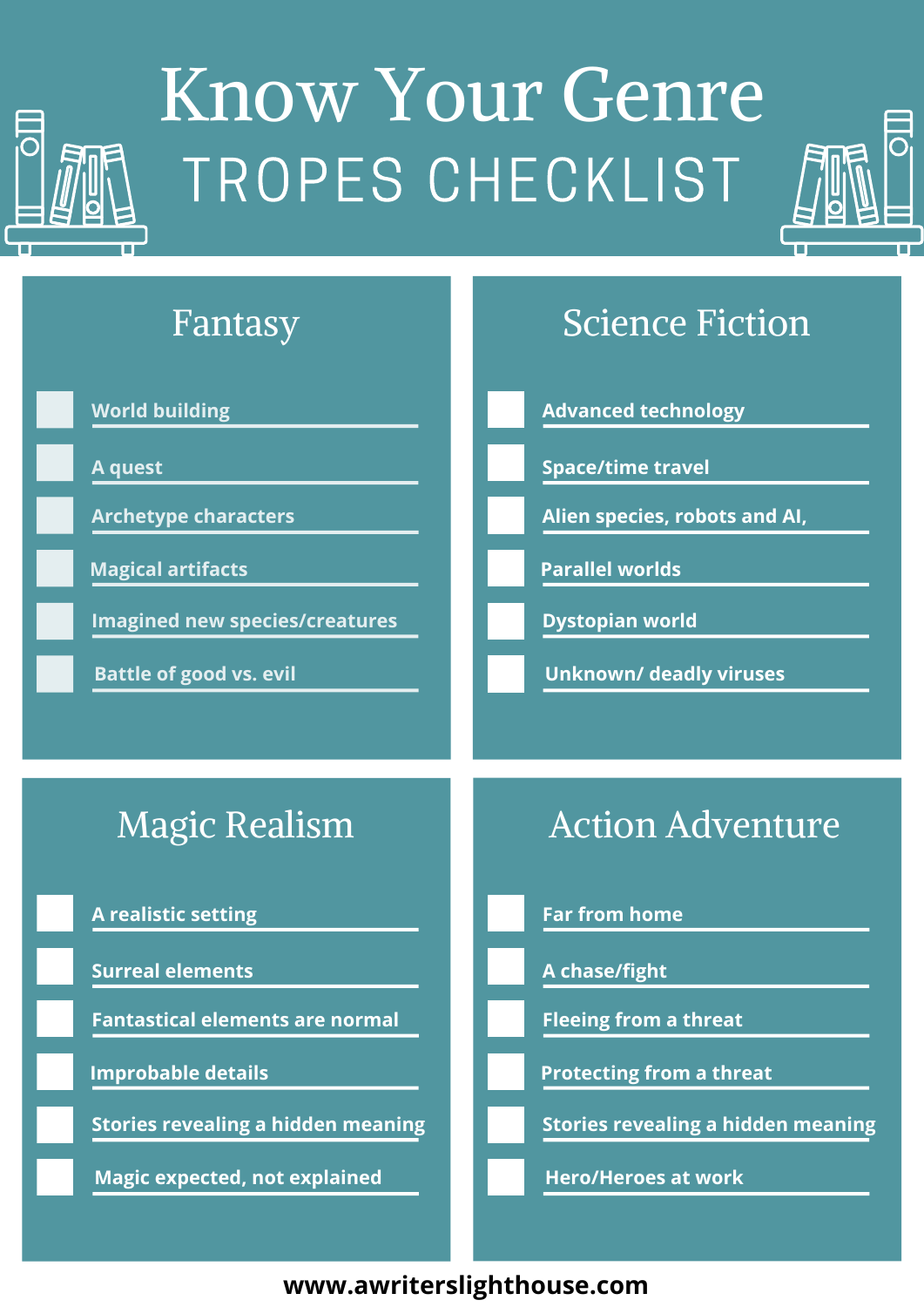# HOW TO USE YOUR CHECKLIST

This checklist serves as a base for you to get a sense of the genre you would like to write.

There are 8 genre groups listed below, with 6 commonly identified tropes.

When we talk about tropes, we refer to themes, motifs, plot devices, plot points, and storylines that are familiar genre conventions.

This list will also give you an idea of which tropes might naturally overlap for your stories - such as a supernatural comedy, or a fantasy romance.

If you'd like to explore genres and sub-genres in more detail, just let me know with an email to contact@awriterslighthouse.com

Good luck!

Xeni x

A Writer's Lighthouse #eyestothehorizon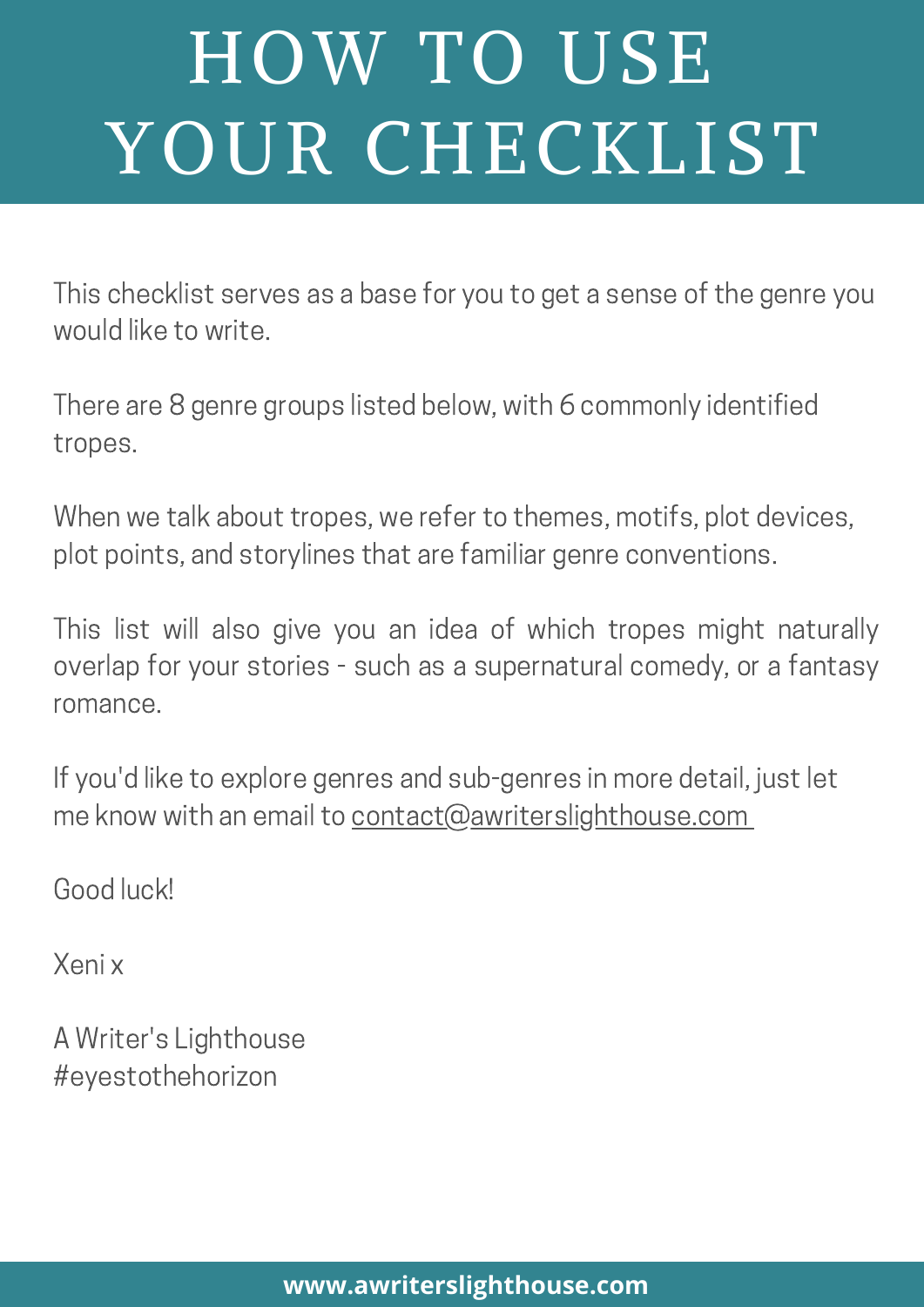

# Know Your Genre TROPES CHECKLIST





**www.awriterslighthouse.com**